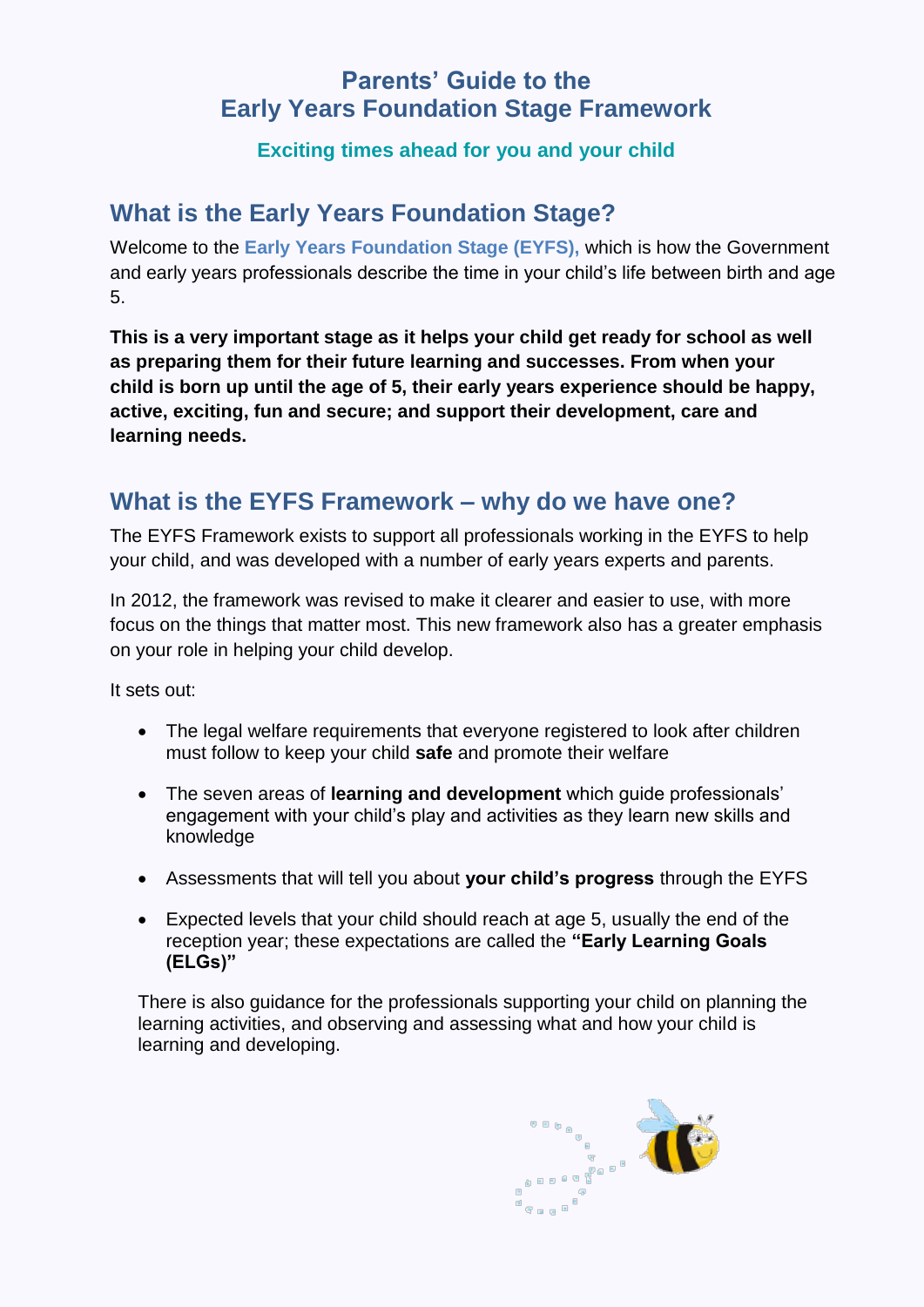# **What does it mean for me as a parent?**

### **How my child will be learning**

The EYFS Framework explains how and what your child will be learning to support their healthy development.

Your child will be learning skills, acquiring new knowledge and demonstrating their understanding through **7 areas of learning and development**.

Children should mostly develop the **3 prime areas** first. These are:

- Communication and language;
- Physical development; and
- Personal, social and emotional development.

These prime areas are those most essential for your child's healthy development and future learning.

As children grow, the prime areas will help them to develop skills in **4 specific areas**. These are:

- Literacy;
- Mathematics;
- Understanding the world; and
- Expressive arts and design.

These 7 areas are used to plan your child's learning and activities. The professionals teaching and supporting your child will make sure that the activities are suited to your child's unique needs. This is a little bit like a curriculum in primary and secondary schools, but it's suitable for very young children, and it's designed to be really flexible so that staff can follow your child's unique needs and interests.

Children in the EYFS learn by playing and exploring, being active, and through creative and critical thinking which takes place both indoors and outside.

### **As a mum or dad, how can I help with my child's learning?**

All the fun activities that you do with your child at home are important in supporting their learning and development, and have a really long lasting effect on your child's learning as they progress through school.

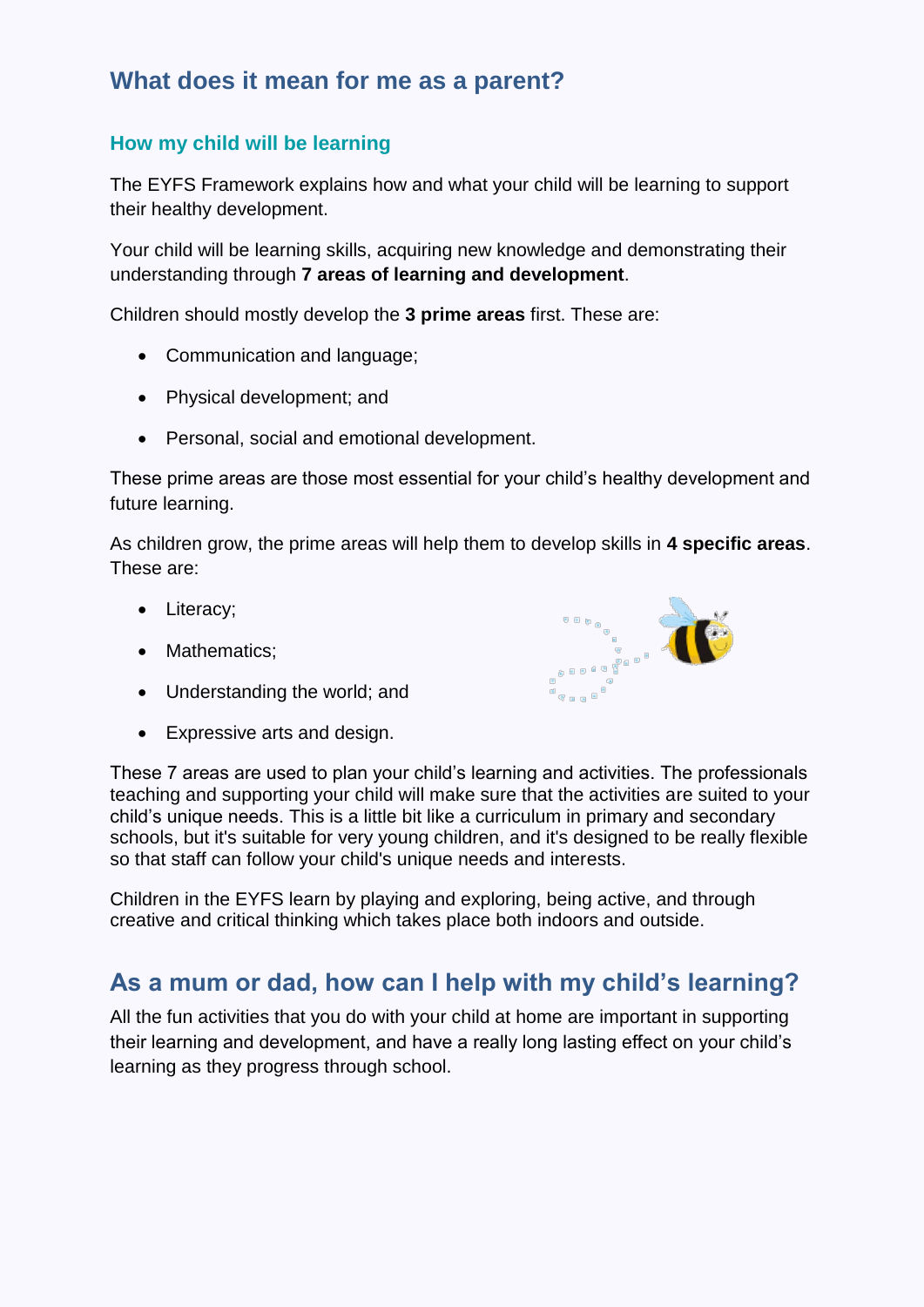Even when your child is very young and is not yet able to talk, talking to them helps them to learn and understand new words and ideas. If you make the time every day to do some of the following things with your child it will make a real difference to your child's confidence as a young learner.



### **When your child is 5**

At the end of the EYFS – in the summer term of the reception year in school – teachers complete an assessment which is known as the **EYFS Profile**. This assessment is carried out by the reception teacher and is based on what they, and other staff caring for your child, have observed over a period of time.

Another important part of the EYFS Profile is your knowledge about your child's learning and development, so do let your child's class teacher know about what your child does with you: such as how confident your child is in writing their name, reading and talking about a favourite book, speaking to people your child is not so familiar with or their understanding of numbers.